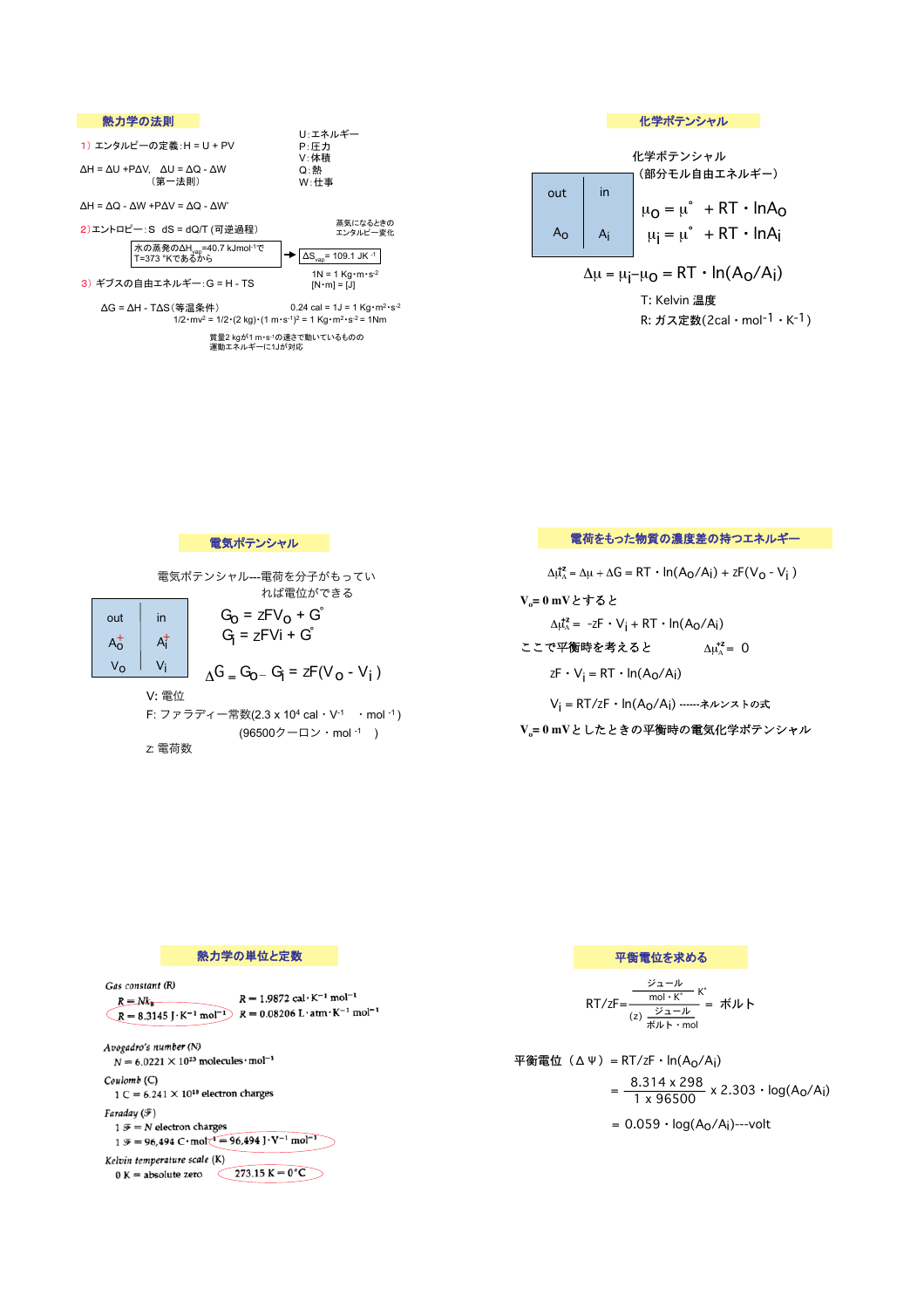



## Alternating conformation model for glucose transport

点は実測値

 $V_{\rm max}[{\mathbf{S}}]$ 

 $K_M + [S]$ 

8

10

 $v_{\rm o}$ 

6



## Predicted secondary structure and membrane orientation of the glucose transporter.

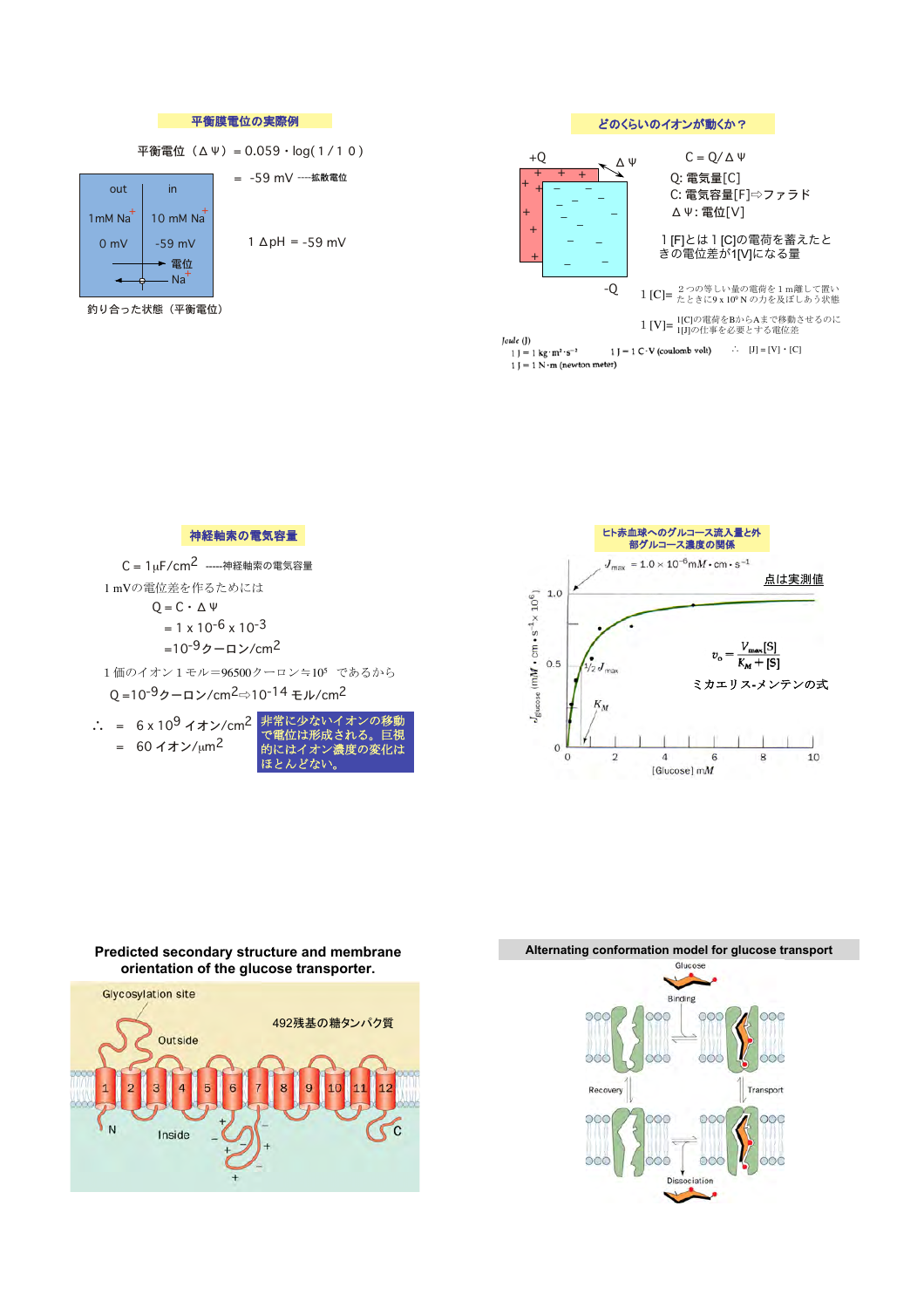## **Regulation of glucose uptake in muscle and fat cells.** <br> **C9timal Tagger The Muscle and fat cells.** <br> **C9timal Tagger The Muscle and fat cells.** <br> **C9timal Tagger The Muscle and fat cells.** <br> **C9timal Tagger The Muscle**













Science (2003) vol. 301, p. 610-